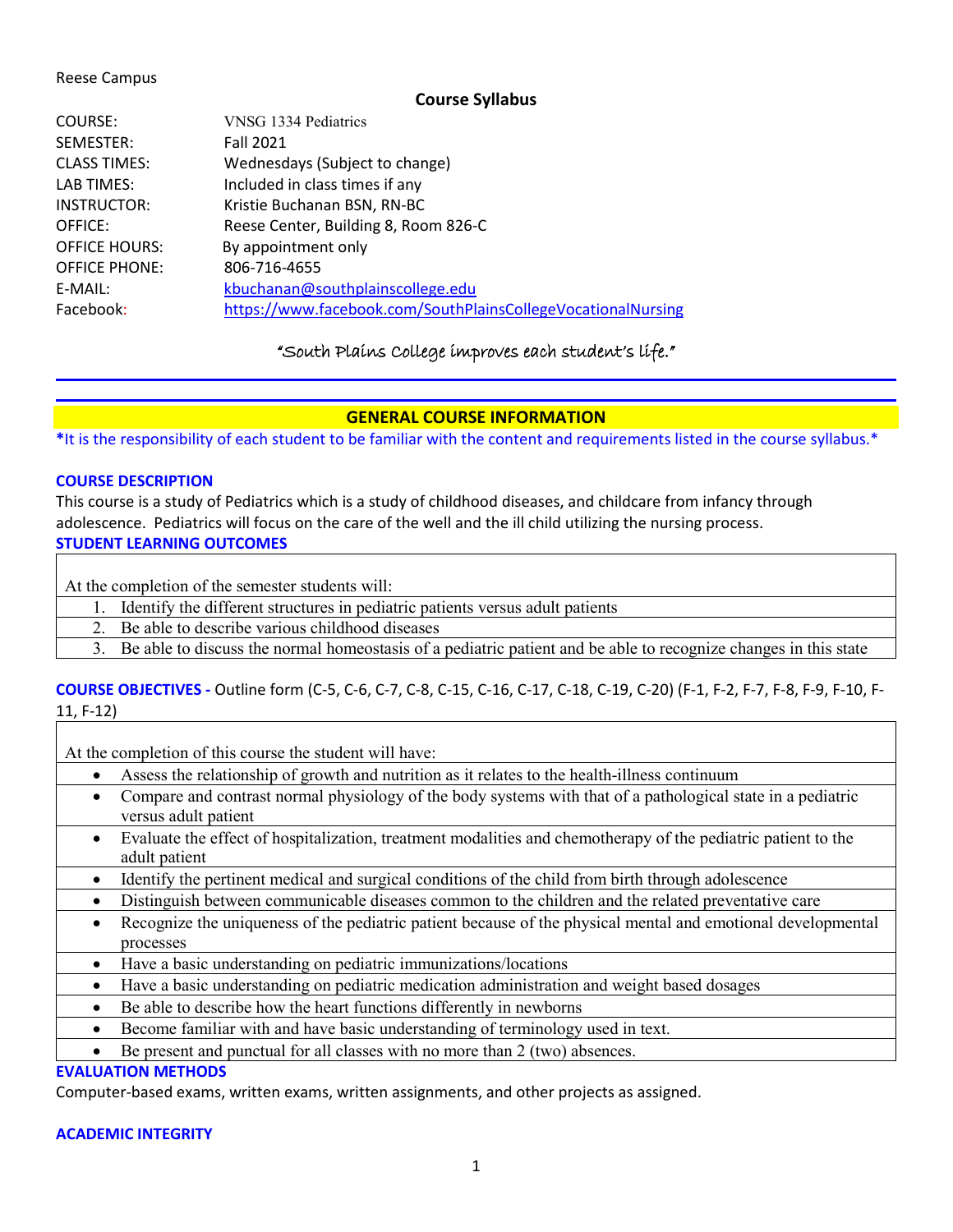It is the aim of the faculty of South Plains College to foster a spirit of complete honesty and a high standard of integrity. The attempt of any student to present as his or her own any work which he or she has not honestly performed is regarded by the faculty and administration as a most serious offense and renders the offender liable to serious consequences, possibly suspension.

**Cheating** - Dishonesty of any kind on examinations or on written assignments, illegal possession of examinations, the use of unauthorized notes during an examination, obtaining information during an examination from the textbook or from the examination paper of another student, assisting others to cheat, alteration of grade records, illegal entry or unauthorized presence in the office are examples of cheating. Complete honesty is required of the student in the presentation of any and all phases of coursework. This applies to quizzes of whatever length, as well as final examinations, to daily reports and to term papers.

**Plagiarism** - Offering the work of another as one's own, without proper acknowledgment, is plagiarism; therefore, any student who fails to give credit for quotations or essentially identical expression of material taken from books, encyclopedias, magazines and other reference works, or from themes, reports or other writings of a fellow student, is guilty of plagiarism.

#### **VARIFICATION OF WORKPLACE COMPETENCIES**

Vocational nurses are expected to know the body structure and childhood illnesses of pediatric patients

#### **BLACKBOARD**

**Blackboard is an e-Education platform designed to enable educational innovations everywhere by connecting people and technology. This educational tool will be used in this course throughout the semester.** 

#### **FACEBOOK**

The Vocational Nursing Program has a Facebook page at https://www.facebook.com/SouthPlainsCollegeVocationalNursingProgram in addition to the South Plains College website. "Liking" the South Plains College Vocational Nursing Program Facebook page is not mandatory, nor are personal Facebook accounts, in order to access this page.

#### **SCANS and FOUNDATION SKILLS**

Refer also to Course Objectives. Scans and Foundation Skills attached

# **SPECIFIC COURSE INFORMATION**

**TEXT AND MATERIALS Textbook: Safe Maternity and Pediatric Nursing Care: Davis 2nd Ed., ISBN 978-0-8036-9734-8**

#### **OTHER REQUIRED TEXTS**

**Study Guide: Safe Maternity and Pediatric Nursing Care: Davis 2nd Ed., ISBN 978-0-8036-9736-2**

#### **ADDITIONAL CLASSROOM ITEMS**

Students should come to class prepared with pens, pencils, and a spiral notebook for taking notes, completing quizzes or assignments in class. Students should be prepared to take notes over lecture material if they choose. If PowerPoint outlines are posted on Blackboard, they must be printed prior to class. Class time will not be given for printing notes.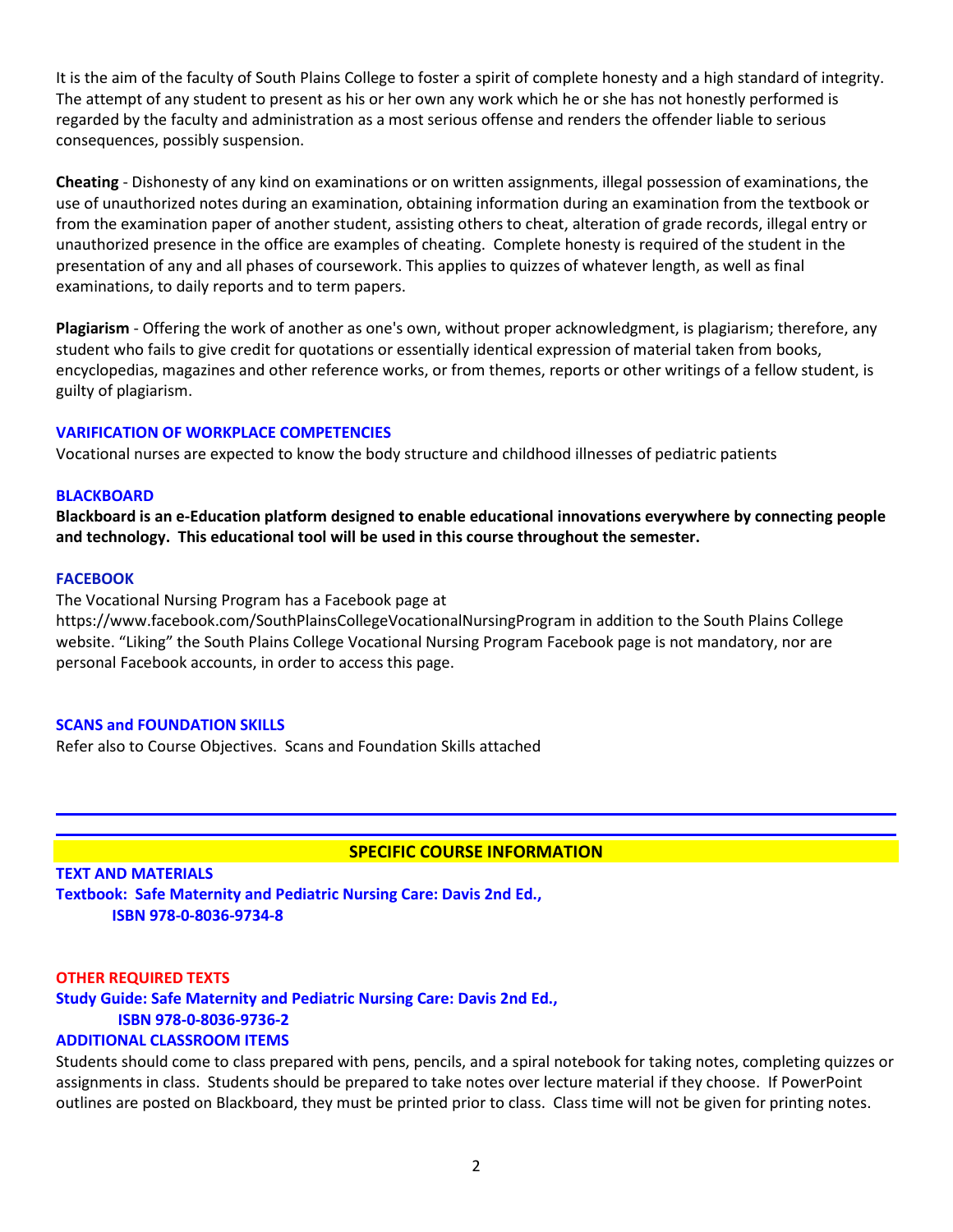#### **ATTENDANCE POLICY (\*READ CAREFULLY)**

#### **Class Attendance**

Students are expected to attend all classes in order to be successful in a course. The student may be administratively withdrawn from the course when absences become excessive as defined in the course syllabus.

Because of the fast pace of this course within the Vocational Nursing Program and as stated in the Vocational Nursing Student Handbook, make up work is not accepted in this course. Students are officially enrolled in all courses for which they pay tuition and fees at the time of registration. Should a student, for any reason, delay in reporting to a class after official enrollment, absences will be attributed to the student from the first class meeting.

Students who enroll in a course but have "Never Attended" by the official census date, as reported by the faculty member, will be administratively dropped by the Office of Admissions and Records. A student who does not meet the attendance requirements of a class as stated in the course syllabus and does not officially withdraw from that course by the official census date of the semester, may be administratively withdrawn from that course and receive a grade of "X" or "F" as determined by the instructor. Instructors are responsible for clearly stating their administrative drop policy in the course syllabus, and it is the student's responsibility to be aware of that policy.

It is the student's responsibility to verify administrative drops for excessive absences through MySPC using his or her student online account. If it is determined that a student is awarded financial aid for a class or classes in which the student never attended or participated, the financial aid award will be adjusted in accordance with the classes in which the student did attend/participate and the student will owe any balance resulting from the adjustment.

(http://catalog.southplainscollege.edu/content.php?catoid=47&navoid=1229#Class\_Attendance)

ATTENDANCE PHILOSOPHY: Research has proven that academic achievement for each student is enhanced when the student has regular and punctual attendance. In order to foster accountability, to match the work environment policies, and to foster learning and understanding, attendance is mandatory in the Vocational Nursing Program. Understanding that illnesses and unavoidable problems do arise, the VNP does allow for some absences within the program. Faculty do not inquire as to why a student is absent because the student is an adult learner. Faculty also do not do make up classes or repeat lectures for students who miss a class; students who are absent should obtain missed information from a fellow classmate.

Additionally, one way a student demonstrates the nursing caring attitude is through timeliness and attendance.

4.1-A. CLASSROOM ATTENDANCE: Learning is fostered in the classroom environment. Missing even one lecture/class activity can negatively impact student performance; therefore, classroom attendance is mandatory and students are accountable to attend and be on time for class.

Allowable absences in this class will be **two (2) absences**. Students should take an absence when they are truly ill (running fever, nausea/vomiting not due to pregnancy, diarrhea or some other communicable disease). A physician's release should be submitted when the student is treated by a physician.

#### **Students who exceed the allowable absence no longer meet the course criteria and must withdraw.**

Students should take an absence when they are truly ill (running fever, nausea/vomiting not due to pregnancy, diarrhea or some other communicable disease). A physician's release should be submitted when the student is treated by a physician.

Absences are recorded for the whole day if a class is scheduled for the whole day. If a student leaves before the end of the class period, the student is marked "absent" for the day. A student who misses the morning session may attend the afternoon session to get the information, but the student is still marked as "absent" for the day. There are no "half-day" absences. If the student is asked to leave the classroom for any reason (sleeping, talking or other inappropriate behavior), the student is given an absence.

Attendance is most often taken by a sign in sheet. Students who "forget" to sign in are counted as absent.

As a matter of courtesy and professional behavior, a student who is going to be absent should email or call the course instructor and inform the instructor of the pending absence.

4.1-B. TARDINESS— It is disruptive to students who are on time for a tardy student to enter the classroom with books and backpacks. It also demonstrates a lack of caring and lack of respect to classmates for the tardy student to disrupt class.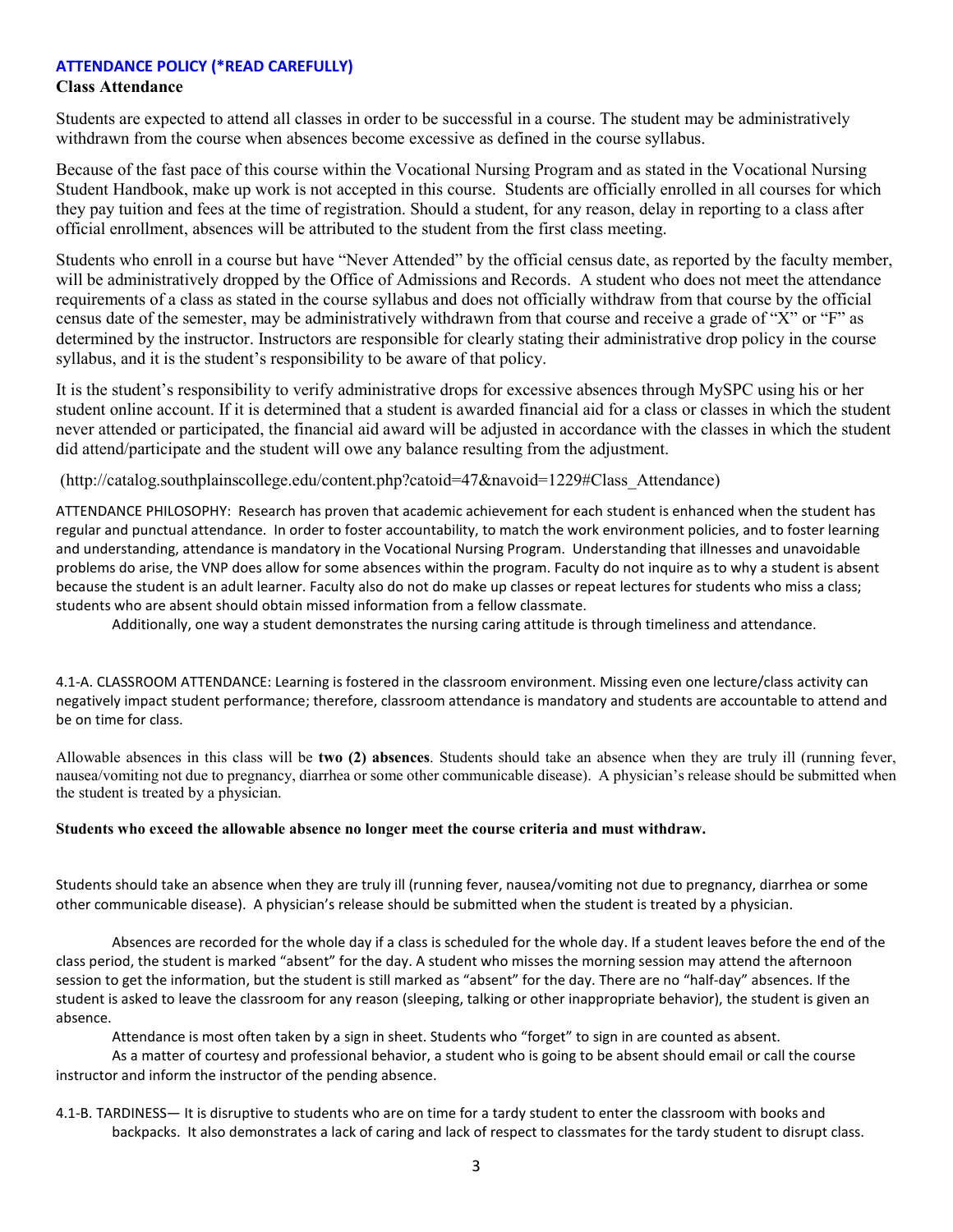\* Students who are (1) tardy to the start of class or (2) tardy following a break or lunch are counted as tardy within the first 5 minutes of the class starting (after that, students are "absent).

\* Students who are tardy to class for an examination are not allowed to come in to class once the exam has begun are counted as absent. These students may come in to class after the examination is over to hear the information but the absence will remain.

\* Two tardies count as one absence.

4.1-C. ATTENDANCE RECORDS**:** Because the student is an adult learner, each student should keep his/her own record of absence. Faculty is under NO obligation to inform a student of absences; the student will be notified when he/she no longer meets program objectives because of excessive absences and the student is being withdrawn. *Should the student believe a discrepancy exists, the student should submit the notice in writing to the Program Director within 24 hours of notification.*

# **Dropping a class**

**Students should submit a Student Initiated Drop Form online.** 

**Students will not be required to obtain an instructor signature to drop, however, we do encourage students to communicate with instructors or advisors prior to dropping a course when they are able. There will be no charge for drops for the fall or spring semesters.** 

## **Withdrawing from all classes**

**If a student wishes to withdraw from all courses, they should initiate that process with the Advising Office. They can schedule an appointment with an advisor by visiting http://www.southplainscollege.edu/admission-aid/advising/spcadvisors.php or by calling 806-716-2366.** 

#### **ASSIGNMENT POLICY**

All assignments must be completed by the assigned due date. Late and/or incomplete work will not be accepted and a grade of zero will be recorded. Assignments, quizzes, exams, and skills that are missed due to an unexcused absence may not be made up. See the instructor for more specific information.

It is the responsibility of the student to be informed of class progress and assignments and to come to class prepared to participate in discussion, to turn in any assignments due, and/or take the quiz or test scheduled for that day. Reading any assigned material assists the student to listen to the lecture with a higher degree of acuity and to participate in class discussion more effectively. A student cannot expect to understand what is being said in class when s/he has had no previous contact with the ideas or terms related to a given topic.

**Workbook:** The workbook is designed to give learners of all styles the opportunity to enhance learning this material and all students should complete the workbook chapters as part of their ongoing study.

The handbooks that accompany the text books offer the students different learning styles or ways of comprehending information. Students struggling to understand the text should refer to these additional books. Students may also access the published website for additional helps. COMPUTER LAB USAGE

Currently the campus computer lab in building 5 remains closed due to the Covid-19 crisis. Computers are available in the labs at building 8 for student use.

#### **EXAMS**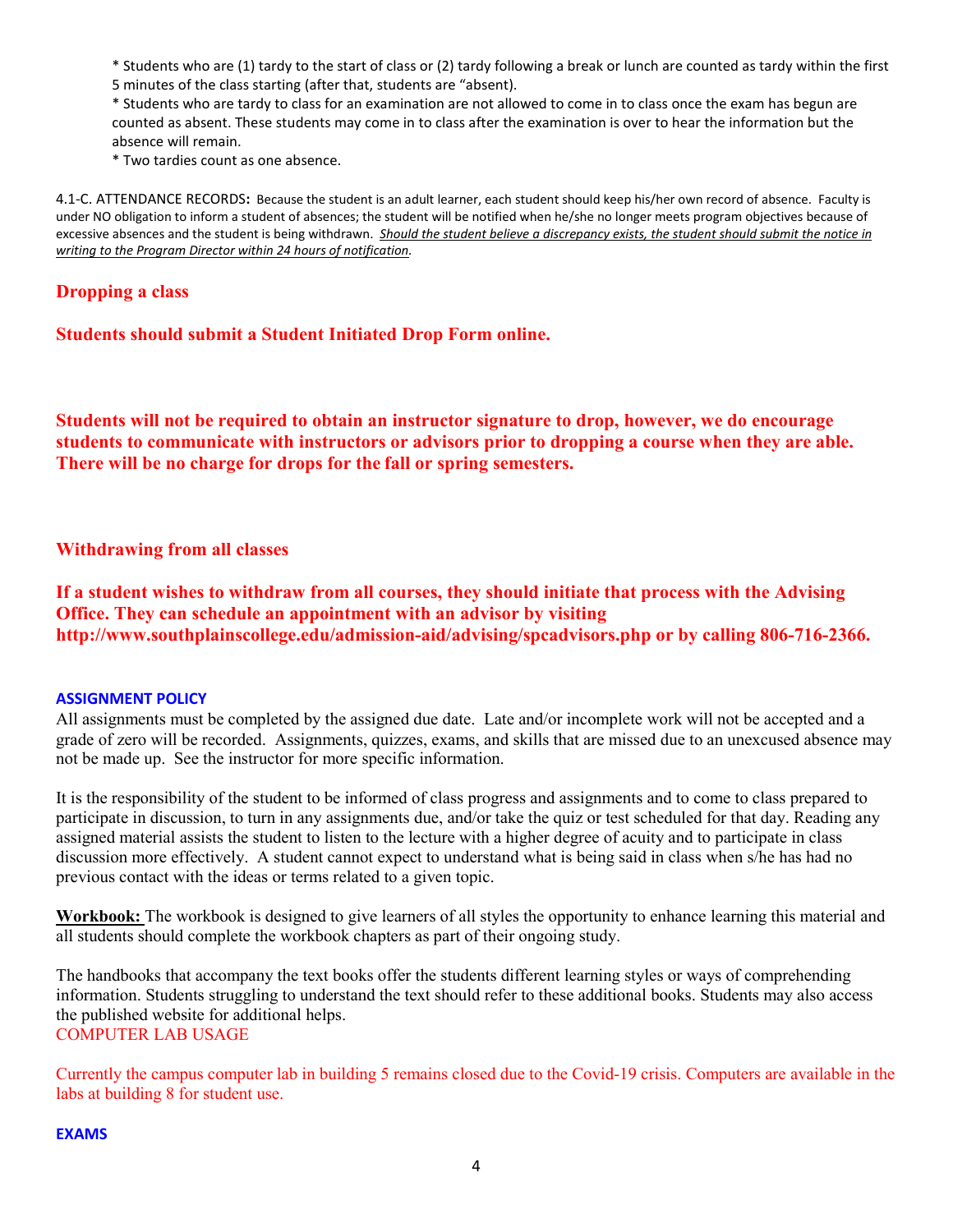Exams are a measurement of learning, and while they do not measure ALL learning, exams are the instruments used in the academic setting to measure learning. Because of the nature of this material and of nursing, ALL information in this course is important. Someday, the student in the role of the vocational nurse may be the only person to stand between the patient and harm or death. Therefore, the student is NOT merely studying to pass the exam, but studying to intervene on the behalf of the patient.

A written exam will be given. Exams may cover information given during lecture, handouts, and assigned reading of the texts. At the completion of the course a written *comprehensive* final examination will be given. Exams will be in the form of multiple choice, matching, select all that apply, and completion.

#### **NO HATS OR CAPS ARE TO BE WORN DURING QUIZZES AND EXAMS. BOOKS, FOOD AND BACKPACKS ARE NOT TO BE IN THE ROOM DURING EXAMINATIONS.**

- 1. Grades will be given to students during allotted class time.
- 2. Each student should know current course averages for all classes.
- 3. **Students must earn a "C" (75) or better in this class for progression**.
- 4. Students have the opportunity to review all grades as they are recorded. Should the student have any questions about a specific grade or specific test question, the student must discuss this with the instructor within 48 hours of notification of grade assignment. Once the 48 hours have passed without the student questioning the grade or question, **the assigned grade is final and may not be challenged at the end of the course. The final exam may not be reviewed.**
- 5. The Final Exam grade and a numerical course grade will NOT be posted on BlackBoard. The final course grade will be posted to CampusConnect as the transcripted letter grade.
- 6. Once grades are posted, an exam is ready for review. When possible, exams will be made available for all students to review at the end of a lecture (time permitting) but if not possible, a student may email me for an appointment to come by the office and review the exam.

**Grades will not be given or discussed by email or phone.**

#### **MISSED EXAMS/MAKEUP WORK:**

- **1. NO make up exams are given in this course. If you miss an exam, your final exam grade will replace the grade of the first missed exam. A second missed exam will result in a "0".**
- 2. **No exams will be given prior to the originally scheduled exam.**
- **3. All exams will be on scantron. The student is responsible for turning in 6 (50's) and 1 (100) scantrons, to the instructor. All scantrons need to be turned in before the first test. If not, the test grade will result in a "0".**

#### **GRADING POLICY**

Students must earn an overall grade of 75 or better in this course section to pass.

#### **Final semester grades will be based on the following:**

**Unit Exams: 60% Final Exam: 30% Math Exams: 10%**

| Grading Scale: 90-100 |       | А  |
|-----------------------|-------|----|
|                       | 80-89 | B. |
|                       | 75-79 | C  |

#### **COMMUNICATION POLICY**

• Electronic communication between instructor and students in this course will utilize the South Plains College Blackboard and email systems. The instructor will not initiate communication using private email accounts.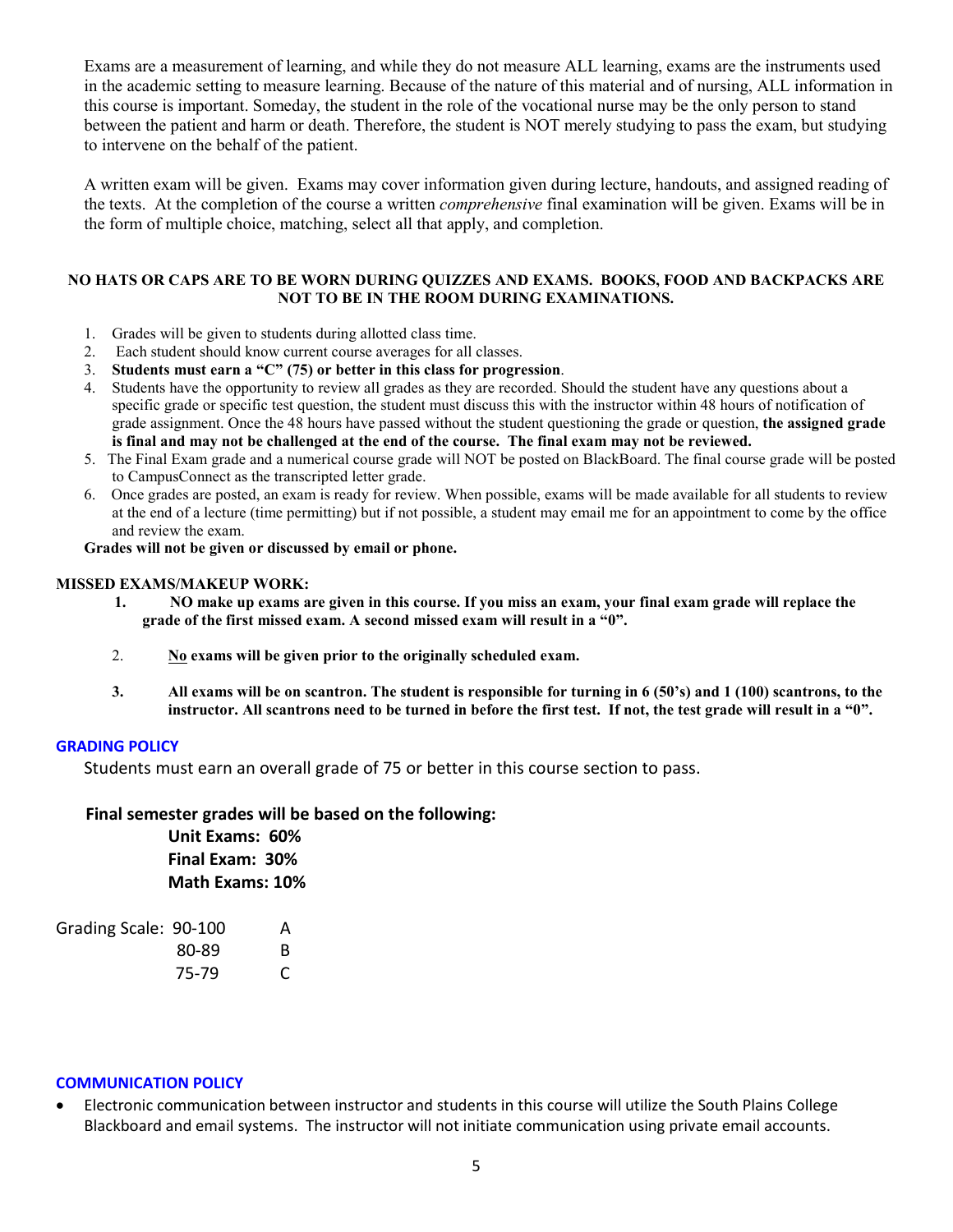Students are encouraged to check SPC email on a regular basis. Students will also have access to assignments, weblinks, handouts, and other vital material which will be delivered via Blackboard. Any student having difficulty accessing the Blackboard or their email should immediately contact the help desk.

#### **Email Policy**:

- A. Students are expected to read and, if needed, respond in a timely manner to college e-mails. It is suggested that students check college e-mail daily to avoid missing time-sensitive or important college messages. Students may forward college e-mails to alternate e-mail addresses; however, SPC will not be held responsible for e-mails forwarded to alternate addresses.
- B. A student's failure to receive or read official communications sent to the student's assigned e-mail address in a timely manner does not absolve the student from knowing and complying with the content of the official communication.
- C. The official college e-mail address assigned to students can be revoked if it is determined the student is utilizing it inappropriately. College e-mail must not be used to send offensive or disruptive messages nor to display messages that violate state or federal law
- D. Instructors make every attempt to respond to student emails *during regular college business hours* when faculty are on campus. Instructors *are not* required to answer emails after hours or on weekends.
- E. Students who use email inappropriately to faculty, students, staff or others will be placed on probation for the first offense; dismissed from the program for a second offense.

**Texting Faculty**: Students should not text faculty via the faculty cell phone. Written communication should be by email, office phone, or personal notes. The faculty cell phone is for contact during the clinical hours ONLY and should not be used outside the clinical experience. Students who text faculty will be placed on probation for the first offense and dismissed from the program for the second offense.

#### **CAMPUS CARRY**

Campus Concealed Carry - Texas Senate Bill - 11 (Government Code 411.2031, et al.) authorizes the carrying of a concealed handgun in South Plains College buildings only by persons who have been issued and are in possession of a Texas License to Carry a Handgun. Qualified law enforcement officers or those who are otherwise authorized to carry a concealed handgun in the State of Texas are also permitted to do so. Pursuant to Penal Code (PC) 46.035 and South Plains College policy, license holders may not carry a concealed handgun in restricted locations. For a list of locations, please refer to the SPC policy at: [\(http://www.southplainscollege.edu/human\\_resources/policy\\_procedure/hhc.php\)](http://www.southplainscollege.edu/human_resources/policy_procedure/hhc.php) Pursuant to PC 46.035, the open carrying of handguns is prohibited on all South Plains College campuses. Report violations to the College Police Department at 806-716-2396 or 9-1-1.

#### **PREGNANCY ACCOMMODATIONS STATEMENT**

If you are pregnant, or have given birth been within six months, under Title IX you have a right to reasonable accommodations to help continue your education. Students who wish to request accommodations must contact the Health and Wellness Center at 806-716-2529 to initiate the process.

#### COVID-19 INFORMATION (SUBJECT TO CHANGE)

Please follow the COVID-19 handbook for the latest updates.

#### IN CASE OF EMERGENCY

Please contact Haley Rodriguez at 806-716-4626 or Korbi Berryhill at 806-716-4719

The student should notify his/her family that in case of an emergency during normal class schedule. Class will not be interrupted unless it is an emergency, so they must identify themselves and say it is an emergency to get immediate action.

The student should notify his/her family that in the case of an emergency during clinical rotations, they should call and leave a message or text (who they are and who they need to get in touch with for an emergency) to the number or numbers provided to them in the clinical course syllabus and/or on the clinical course schedule.

### **STUDENT CONDUCT**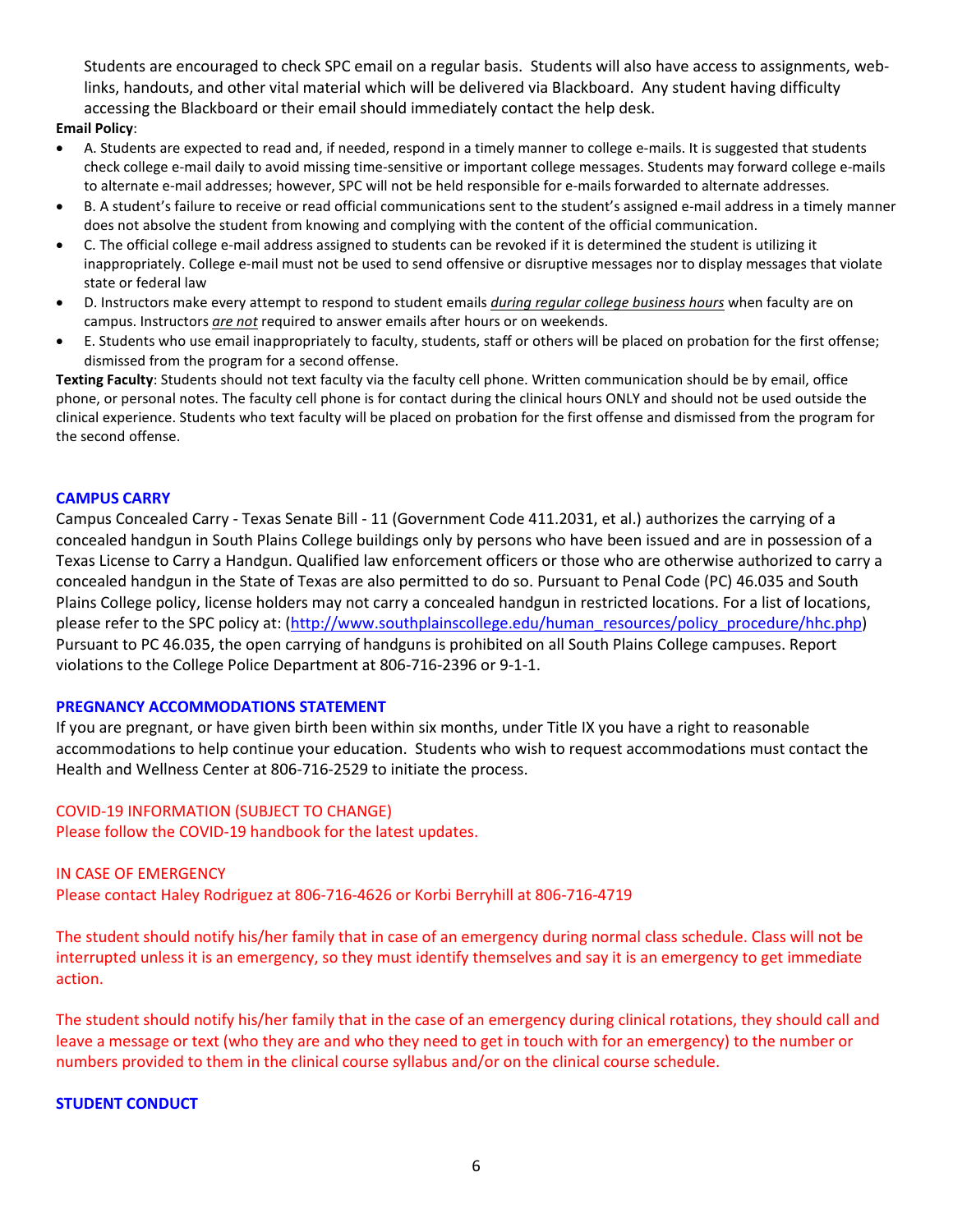Rules and regulations relating to the students at South Plains College are made with the view of protecting the best interests of the individual, the general welfare of the entire student body and the educational objectives of the college. As in any segment of society, a college community must be guided by standards that are stringent enough to prevent disorder, yet moderate enough to provide an atmosphere conducive to intellectual and personal development. A high standard of conduct is expected of all students. When a student enrolls at South Plains College, it is assumed that the student accepts the obligations of performance and behavior imposed by the college relevant to its lawful missions, processes and functions. Obedience to the law, respect for properly constituted authority, personal honor, integrity and common sense guide the actions of each member of the college community both in and out of the classroom. Students are subject to federal, state and local laws, as well as South Plains College rules and regulations. A student is not entitled to greater immunities or privileges before the law than those enjoyed by other citizens. Students are subject to such reasonable disciplinary action as the administration of the college may consider appropriate, including suspension and expulsion in appropriate cases for breach of federal, state or local laws, or college rules and regulations. This principle extends to conduct off-campus which is likely to have adverse effects on the college or on the educational process which identifies the offender as an unfit associate for fellow students.

Any student who fails to perform according to expected standards may be asked to withdraw. Rules and regulations regarding student conduct appear in the current Student Guide.

### **SPECIAL REQUIREMENTS (\*Read Carefully)**

- Students must present the signature page acknowledging that the student has read and understands the content of this syllabus.
- **These signature pages are due by Friday of the first week of classes.**
	- **Cell Phones ATTENTION: ALL CELL PHONES SHOULD BE KEPT IN LOCKERS OR IN YOUR CAR DURING THE CLASS TIME!**
	- *If a student's cell phone goes off during lecture, the phone will be taken up and not given back until after class.*
	- *Should a cell phone go off during an exam, that student's test will end right there with a "50" recorded as the highest possible grade for this exam grade. (Even if the student is on the last question of that exam).*

#### **COURSE DISCLAIMER**

**To Be Successful in this course:** *Because this information is VITAL to becoming a safe and effective vocational nurse, the student MUST commit to learning this information as thoroughly as possible. The BEST way to do this is through diligent DAILY study and weekly review!*

#### H. STUDENT SUCCESS: **Repetition and study are the ONLY WAYS for students to retain the volume of information contained in this course! You MUST study outside of the classroom if you want to succeed.**

Textbook: This textbook is designed for independent learning and contains many activities to help you learn! The Key terms and definitions are the best places to start. Students should make flash cards of these key terms and carry around with them for quick study and review. At the end of each chapter there are review questions with which you can test yourself.

#### RECOMMENDATIONS ON HOW TO STUDY:

- COMMIT to your career choice—which means committing to this class. Decide you WANT to learn this information and you will.
- Study at least an hour every day! Do not wait until the night before or the morning of an exam and expect to learn all of the information presented! Daily study helps you understand and place information in long-term memory.
- Read the chapters prior to class—don't let the lecture be the first time you become acquainted with the information. If you do this, it is like hearing a foreign language and you are already behind.
- Plan weekly reviews of old material. Set aside some time (maybe on a Saturday) and quickly go through your old notes from previous units—remember there will be a comprehensive final. Remember, you have to know the body parts and how they work as long as you are a nurse!
- Take NOTES in class!
- The first time you have less than a desirable grade, make an appointment with me to discuss what you are doing! Don't wait until it's almost the final—it's too late then!

If you FAIL this class, it is because you *chose* to fail!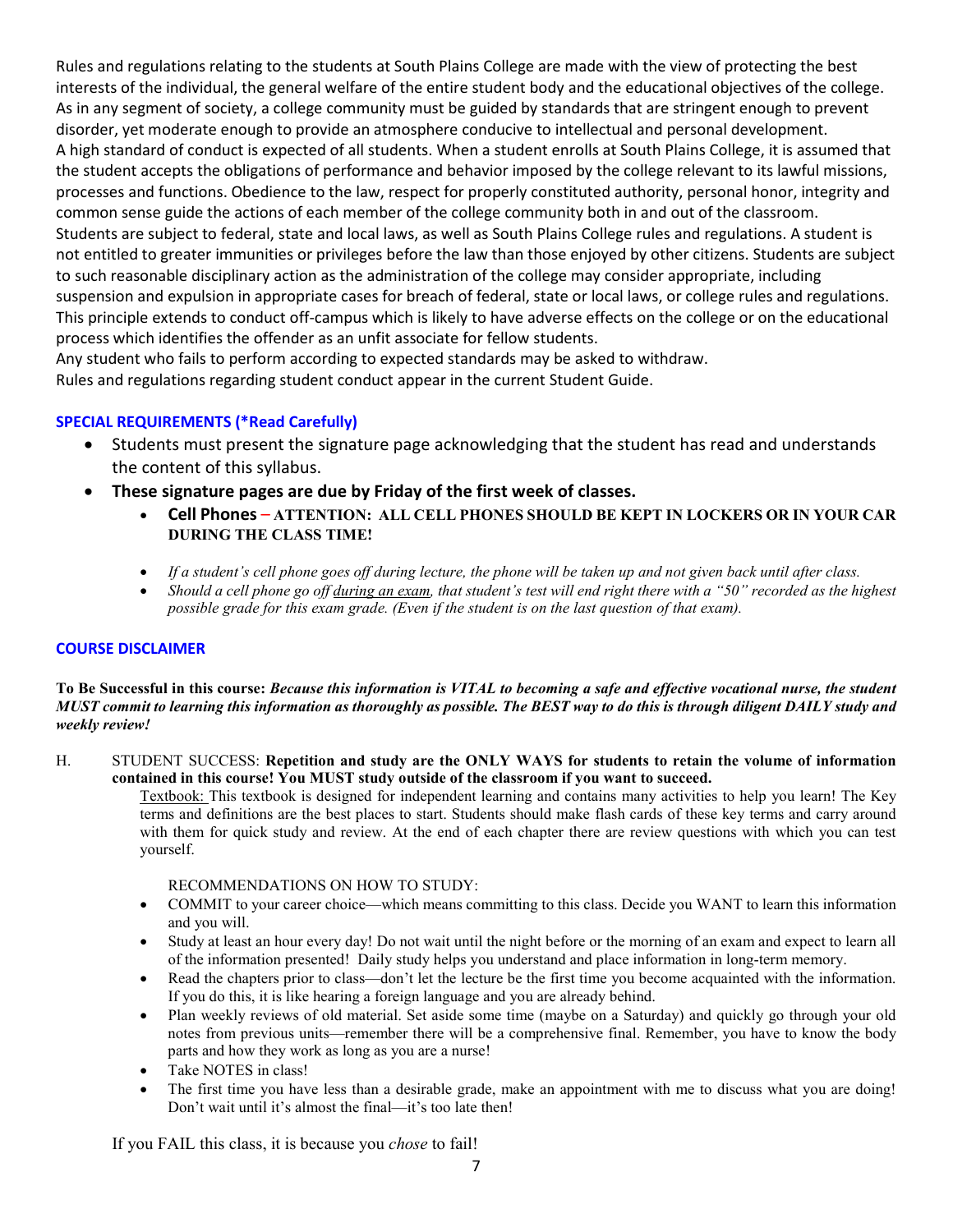You choose your attitude. . . . *positive or negative!* You choose to study daily. . . . *or wait until the last minute!* You choose to read the chapters. . . . *or to wait and try to skim after class or before a test!* You choose to use the available resources . . . *or not!* You choose to attend class and arrive on time. . . . *or not!* You choose to review weekly . . . . *or not!* You choose to seek help. . . .*or not! It really is up to you!*

Kristie Buchanan BSN, RN-BC Vocational Nursing Instructor SPC Vocational Nursing Program – Reese Center

### **ACCOMMODATIONS**

### **DIVERSITY STATEMENT**

In this class, the teacher will establish and support an environment that values and nurtures individual and group differences and encourages engagement and interaction. Understanding and respecting multiple experiences and perspectives will serve to challenge and stimulate all of us to learn about others, about the larger world and about ourselves. By promoting diversity and intellectual exchange, we will not only mirror society as it is, but also model society as it should and can be.

## **DISABILITIES STATEMENT**

Students with disabilities, including but not limited to physical, psychiatric, or learning disabilities, who wish to request accommodations in this class should notify the Disability Services Office early in the semester so that the appropriate arrangements may be made. In accordance with federal law, a student requesting accommodations must provide acceptable documentation of his/her disability to the Disability Services Office. For more information, call or visit the Disability Services Office at Levelland Student Health & Wellness Center 806-716-2577, Reese Center (also covers ATC) Building 8: 806-716-4675, Plainview Center Main Office: 806- 716-4302 or 806-296-9611, or the Health and Wellness main number at 806-716-2529.

# **FOUNDATION SKILLS**

# **BASIC SKILLS–Reads, Writes, Performs Arithmetic and Mathematical Operations, Listens and Speaks**

F-1 Reading–locates, understands, and interprets written information in prose and in documents such as manuals, graphs, and schedules.

F-2 Writing–communicates thoughts, ideas, information and messages in writing and creates documents such as letters, directions, manuals, reports, graphs, and flow charts.

F-3 Arithmetic–performs basic computations; uses basic numerical concepts such as whole numbers, etc.

F-4 Mathematics–approaches practical problems by choosing appropriately from a variety of mathematical techniques.

F-5 Listening–receives, attends to, interprets, and responds to verbal messages and other cues.

F-6 Speaking–organizes ideas and communicates orally.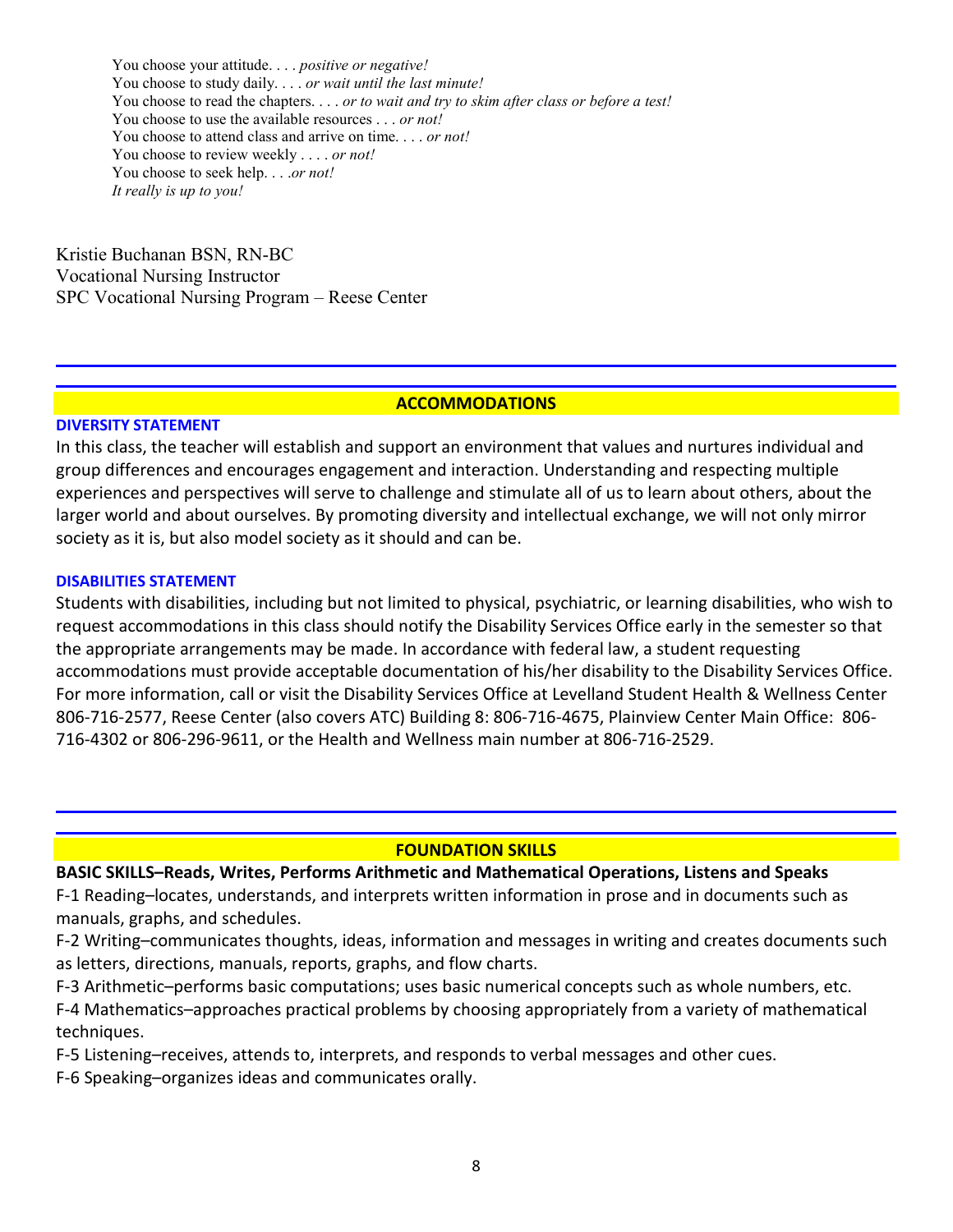# **THINKING SKILLS–Thinks Creatively, Makes Decisions, Solves Problems, Visualizes and Knows How to Learn and Reason**

F-7 Creative Thinking–generates new ideas.

F-8 Decision-Making–specifies goals and constraints, generates alternatives, considers risks, evaluates and chooses best alternative.

F-9 Problem Solving–recognizes problems, devises and implements plan of action.

F-10 Seeing Things in the Mind's Eye–organizes and processes symbols, pictures, graphs, objects, and other information.

F-11 Knowing How to Learn–uses efficient learning techniques to acquire and apply new knowledge and skills. F-12 Reasoning–discovers a rule or principle underlying the relationship between two or more objects and

applies it when solving a problem.

# **PERSONAL QUALITIES–Displays Responsibility, Self-Esteem, Sociability, Self-Management, Integrity and Honesty**

F-13 Responsibility–exerts a high level of effort and perseveres towards goal attainment.

F-14 Self-Esteem–believes in own self-worth and maintains a positive view of self.

F-15 Sociability–demonstrates understanding, friendliness, adaptability, empathy and politeness in group settings.

F-16 Self-Management–assesses self accurately, sets personal goals, monitors progress and exhibits selfcontrol.

F-17 Integrity/Honesty–chooses ethical courses of action.

# **SCANS COMPETENCIES**

C-1 **TIME** - Selects goal - relevant activities, ranks them, allocates time, prepares and follows schedules. C-2 **MONEY** - Uses or prepares budgets, makes forecasts, keeps records and makes adjustments to meet objectives.

C-3 **MATERIALS AND FACILITIES** - Acquires, stores, allocates, and uses materials or space efficiently. C-4 **HUMAN RESOURCES** - Assesses skills and distributes work accordingly, evaluates performances and provides feedback.

# **INFORMATION - Acquires and Uses Information**

C-5 Acquires and evaluates information.

C-6 Organizes and maintains information.

C-7 Interprets and communicates information.

C-8 Uses computers to process information.

# **INTERPERSONAL–Works With Others**

C-9 Participates as a member of a team and contributes to group effort.

C-10 Teaches others new skills.

C-11 Serves Clients/Customers–works to satisfy customer's expectations.

C-12 Exercises Leadership–communicates ideas to justify position, persuades and convinces others,

responsibly challenges existing procedures and policies.

C-13 Negotiates-works toward agreements involving exchanges of resources; resolves divergent interests.

C-14 Works With Diversity–works well with men and women from diverse backgrounds.

# **SYSTEMS–Understands Complex Interrelationships**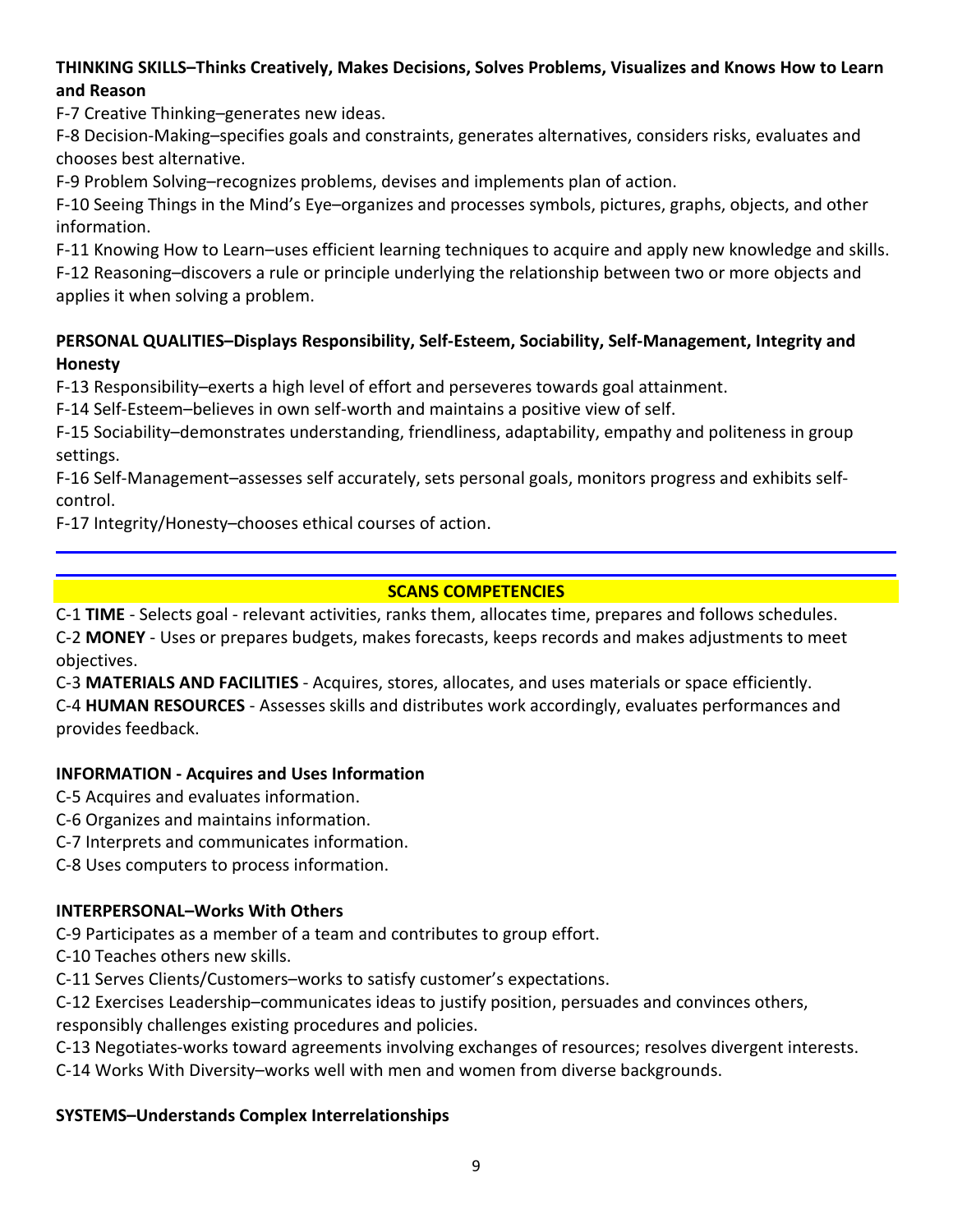C-15 Understands Systems–knows how social, organizational, and technological systems work and operates effectively with them.

C-16 Monitors and Corrects Performance–distinguishes trends, predicts impacts on system operations, diagnoses systems performance and corrects malfunctions.

C-17 Improves or Designs Systems–suggests modifications to existing systems and develops new or alternative systems to improve performance.

# **TECHNOLOGY–Works with a Variety of Technologies**

C-18 Selects Technology–chooses procedures, tools, or equipment, including computers and related technologies.

C-19 Applies Technology to Task–understands overall intent and proper procedures for setup and operation of equipment.

C-20 Maintains and Troubleshoots Equipment–prevents, identifies, or solves problems with equipment, including computers and other technologies.

**Course Schedule** Located on Blackboard